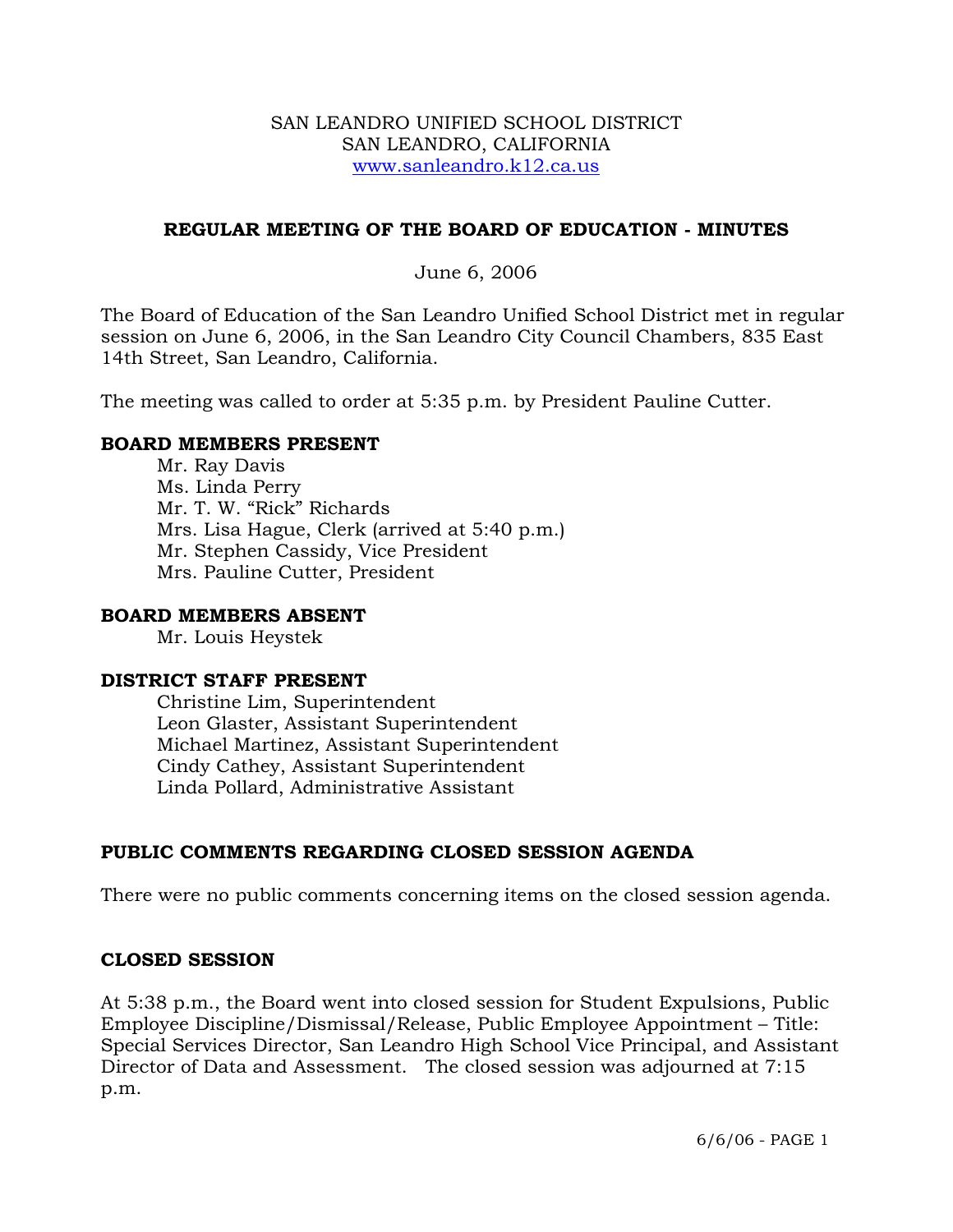The Board returned to open session at 7:20 p.m. with the Pledge of Allegiance to the Flag. President Cutter said the Board had been in closed session and the following action was taken:

- On a motion made by Mr. Davis and seconded by Mr. Cassidy, the Board appointed Mike Hassett as Vice Principal at San Leandro High School by a 6- 0 vote. Trustee Heystek was absent.
- On a motion made by Mr. Davis and seconded by Mr. Richards, the Board appointed Daniel Chaja as Assistant Director of Data and Assessment by a 6- 0 vote. Trustee Heystek was absent.
- On a motion made by Mr. Davis and seconded by Mr. Richards, the Board appointed Katherine Piccus to the split position of Co-Director of Special Services, .50 FTE and Assistant Director, .50 FTE, effective July 1, 2006, for the 2006-2007 school year by a 6-0 vote. Trustee Heystek was absent.

# **APPROVAL OF AGENDA**

On a motion made by Mr. Richards and seconded by Ms. Perry, the Board approved the agenda for the regular meeting of June 6, 2006, by a 6-0 vote. Trustee Heystek was absent.

**REPORTS** Student Representatives' Reports – There was no report.

# **PRESENTATIONS**

- Certificates of Commendation were presented to the following people in recognition of their time and effort towards the success of San Leandro High School's musical production of *Seussical*:
	- Stacey Ardelean, Director
	- Melissa Modifer, Student Alumnus Director
	- Claire McKean
	- Jeni Engler
	- Paul Davis
	- Jane Davis
	- Joe Sander
	- Rilia Sander
	- Elaine Teserero
	- Joanne Oshida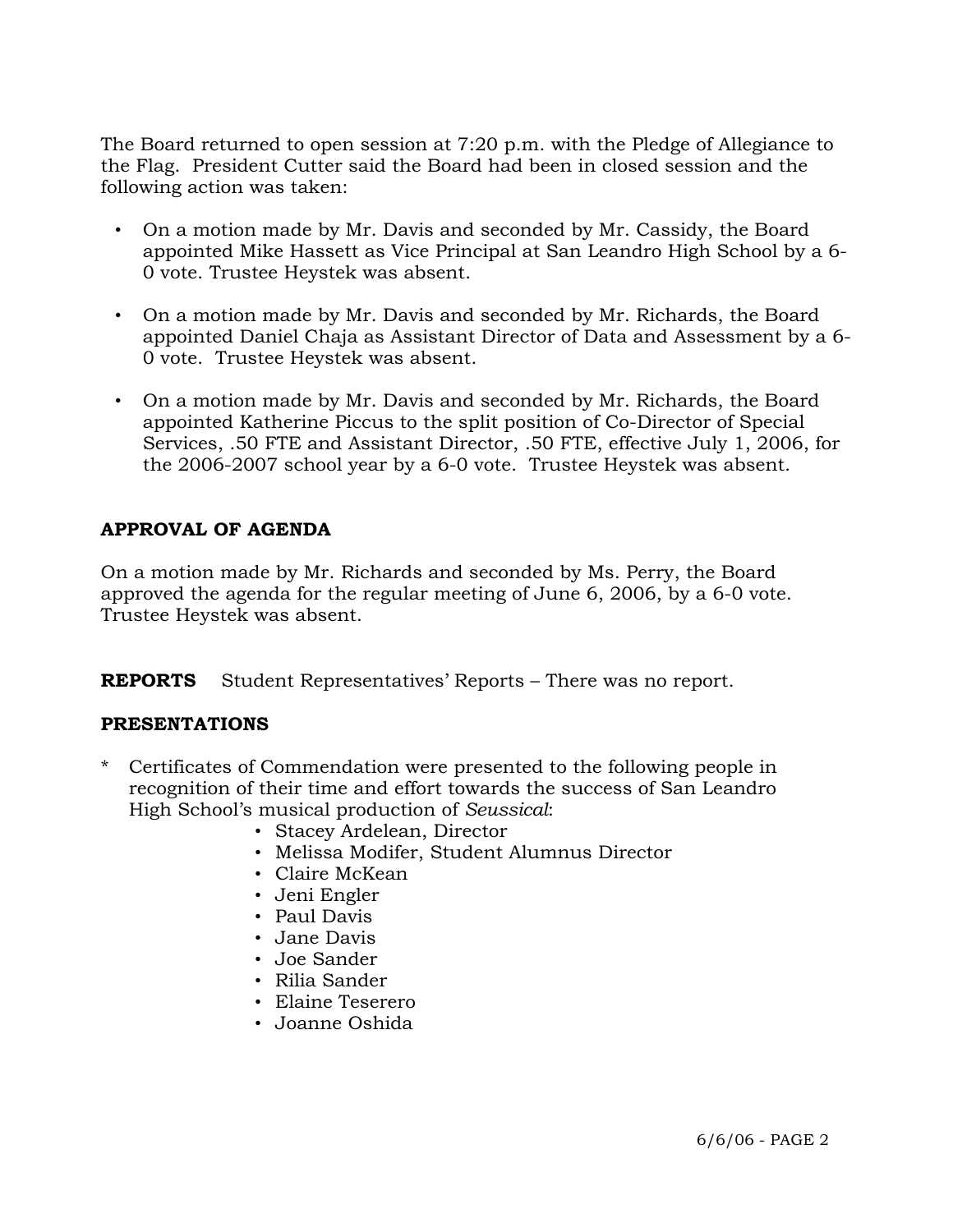\* Certificates of Commendation were presented to the following people in recognition of their time and effort towards the success of Bancroft Middle School's musical production of *Music Man*:

|                                                                                                                                    | Directors<br>Catherine Heck       | Choreographers<br>Jessica L. Gorham     | Principal Stitchers<br>Kim Liljequist                                    |
|------------------------------------------------------------------------------------------------------------------------------------|-----------------------------------|-----------------------------------------|--------------------------------------------------------------------------|
|                                                                                                                                    | Andrea M. Gorham                  | Kevin Calderon-Lopez                    | Rhonda Aubrey                                                            |
|                                                                                                                                    | Sound Engineer<br>Paulette Staats | <b>Lighting Designer</b><br>Pat Brannon | <b>Assistant to Lighting</b><br>Dennis Staats                            |
|                                                                                                                                    | Head Costumer<br>Karen Koizumi    | House Manager<br>Claire Bove            | Company Photographer<br>Linda Fischer-Werk                               |
|                                                                                                                                    |                                   | <b>Musical Director</b><br>Kathy Maier  |                                                                          |
| Seamstresses<br>Gabrielle Koizumi<br>Marge Andres<br>Jane Boggess<br>Kat Porter<br>Liz Nelson<br>Rebecca Thvedt<br>Evelyn Gonzalez |                                   |                                         | Hair & Makeup Artists<br>Wendy Alder<br>Georgia Scharff<br>Rebecca Davis |

Set Construction Engineers<br>
Jason Proctor<br>
Alan Koizumi Jason Proctor Ron Nelson Richard Palmer<br>Ben Burress Richard Palmer<br>Chris Morreale Mike Andres Richard Aubrey Jim Thvedt

Chris Morreale

\* Certificates of Commendation were presented to the following ROP Students of the Year for the 2005/2006 school year:

#### Seniors

- Miriam Solis Careers in Education
- Amy Fong Marketing/Business Ownership & Management
- Latoya Hall San Leandro Academy

#### Juniors

- Joansenbien Reyes Computer Maintenance & Repair
- Jekris Chua Medical Occupations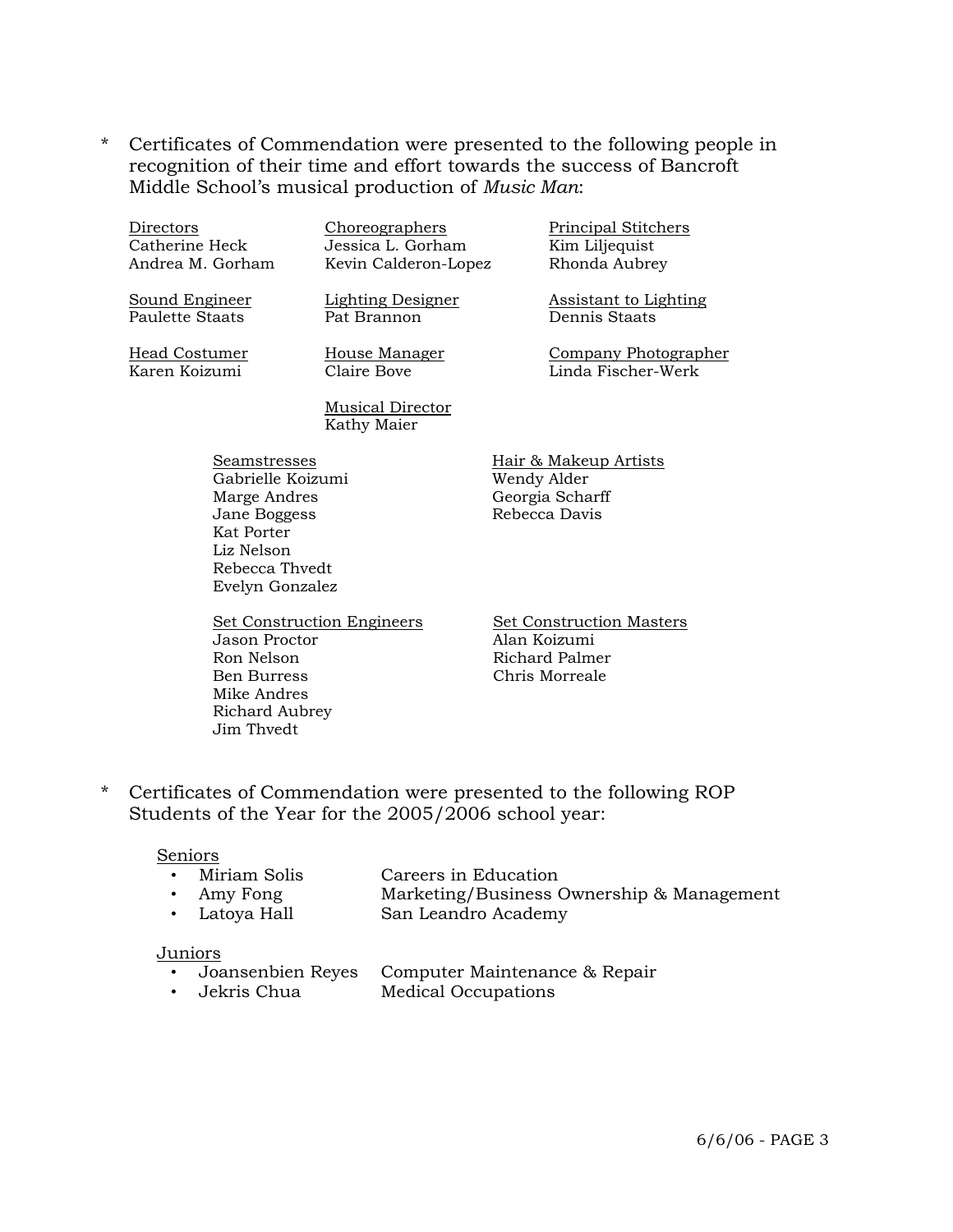\* The Board of Education recognized Todd Peterson, Athletic Director, and the following San Leandro High School Winter and Spring sports' coaching staff and athletes:

#### Winter Sports

 Boys' Basketball - Todd Peterson, Coach Charles Jim-George Jon Darwin Kareem Nitoto Matt Busch

 Girls' Basketball – Eddie Arnold, Coach Sarah Woofter Amber White Megan Finau Samantha Gipson

#### Spring Sports

 Track & Field – Rich Ellison, Brad Bowers, Coaches Eric Strache Sir William McKenzie

 Softball – Marc Decoulode, Coach Amanda Decoulode

 Baseball - Jeff Schultz, Coach Scottie Cordier

#### Employee/Volunteer Recognition

 The Board of Education recognized the following Employees/Volunteers of the Year:

| • Volunteers:          | Deborah Cox                                             |
|------------------------|---------------------------------------------------------|
|                        | Leroy Smith                                             |
| • Classified Employee: | Claire McKean, CSEA                                     |
|                        | David Flores, Teamsters/Trades                          |
| • Teacher of the Year: | Jill Synnott, San Leandro High School                   |
|                        | • Administrator of the Year: Elvia Teixeira, Washington |

\* Elvia Texiera, Principal of Washington Elementary School, along with members of the school's School Assistance and Intervention Team (SAIT) and SAIT consultant Mary Camezon presented highlights from the school's 5<sup>th</sup> and last monitoring report for this year.

 Superintendent Lim introduced the presentation by saying how pleased the District has been with the leadership shown by Elvia Texiera, and her team these past two years, adding that she was confident that Washington would make their target, and graduate out of SAIT.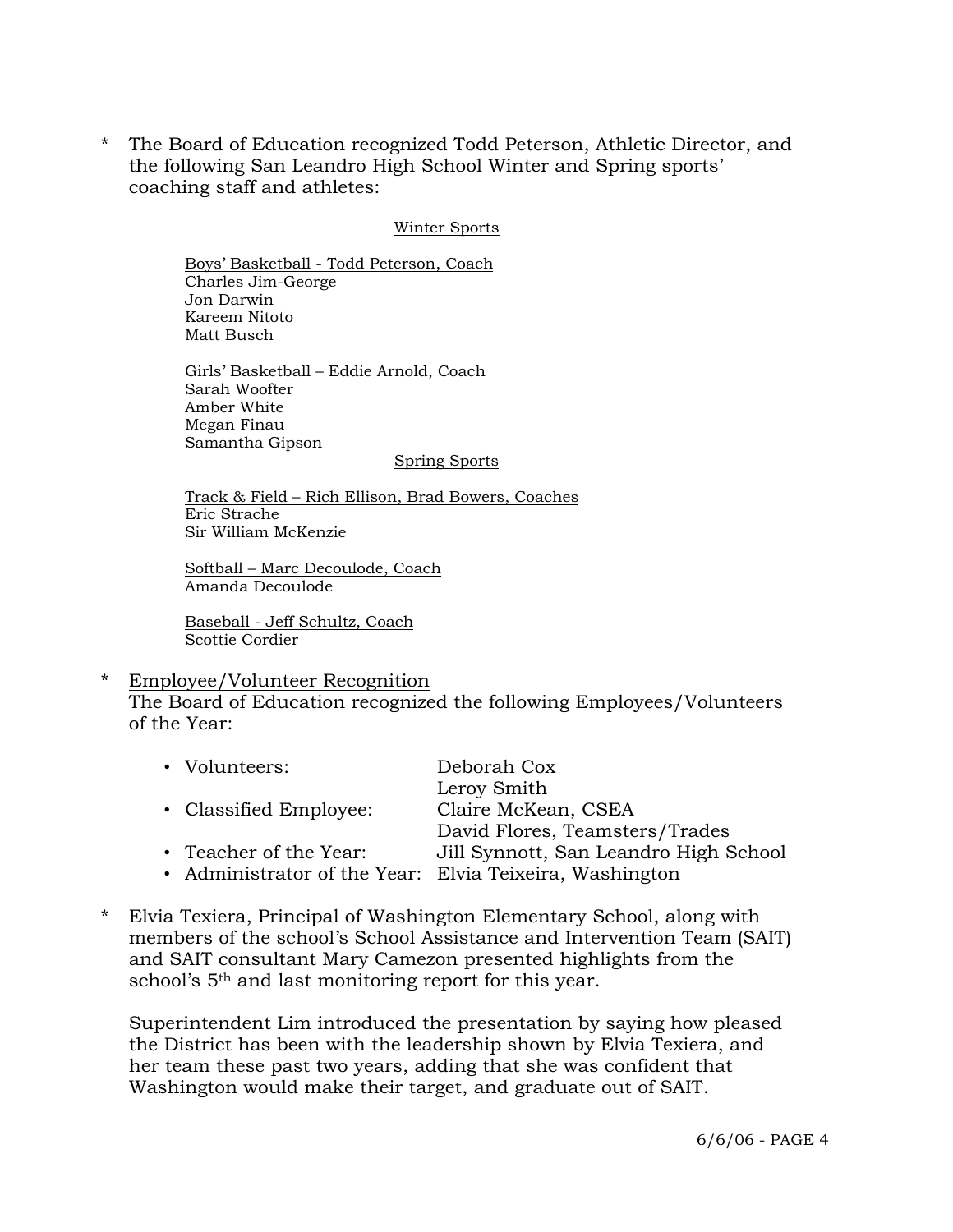Ms. Camezon, SAIT consultant, echoed the Superintendent's sentiments, and hoped that her next appearance would be with a letter of congratulations, noting that this monitoring report would be very upbeat, since almost all of the benchmarks of each of the nine essential components of the plan had received a rating of "fully". Ms. Camezon was also proud to report that AB466 training in Math had been scheduled for this summer, and by the beginning of the 2006-2007 school year, 100% of the teachers would be AB466 trained in both English/Language Arts and Math.

 Members of the school's SAIT team presented information about the actions the school has taken related to using data to make informed decisions, coaching, reorganizing intensive intervention with use of *Avenues* and *High Point* assessments, and identifying strategies to more effectively meet the needs of students in the bilingual program.

 While Ms. Camezon was confident that Washington would exit SAIT, she cautioned that they would not know until August 2006 whether or not they had met their targeted growth, and next year Washington would be losing 2  $\frac{1}{2}$  days of a math coach (entire position), which would leave them without a math coach for next year, 2 days of the literacy specialist a week, and a  $\frac{1}{2}$  day of an EL specialist. It was the hope of the Washington staff, however that a District grant would provide Houghton-Mifflin practice books for all students in English and Spanish and that through an extensive math grant a part-time math coach would support 5th grade next year and sustain the growth at Washington Elementary.

 Ms. Perry noted her continued concern regarding student mobility, particularly when looking at the data. She was delighted to hear about the AB466 training and commended the efforts of the Washington staff towards the growth and success of their school.

 Mr. Cassidy was interested in how the school was going to handle the reduction in positions next year. Ms. Texieira explained that they would be fine-tuning their priorities by looking at and continuing with the essential elements of coaching that impacted teacher support the most, noting that teachers would be taking more ownership over the data analysis process. Current math coach Elaine Dent added that she had already begun planning ahead for next year by putting together an assessment calendar and staff developments.

 Mrs. Cutter thanked the team, adding that it was exiting to see all of the work that had been done.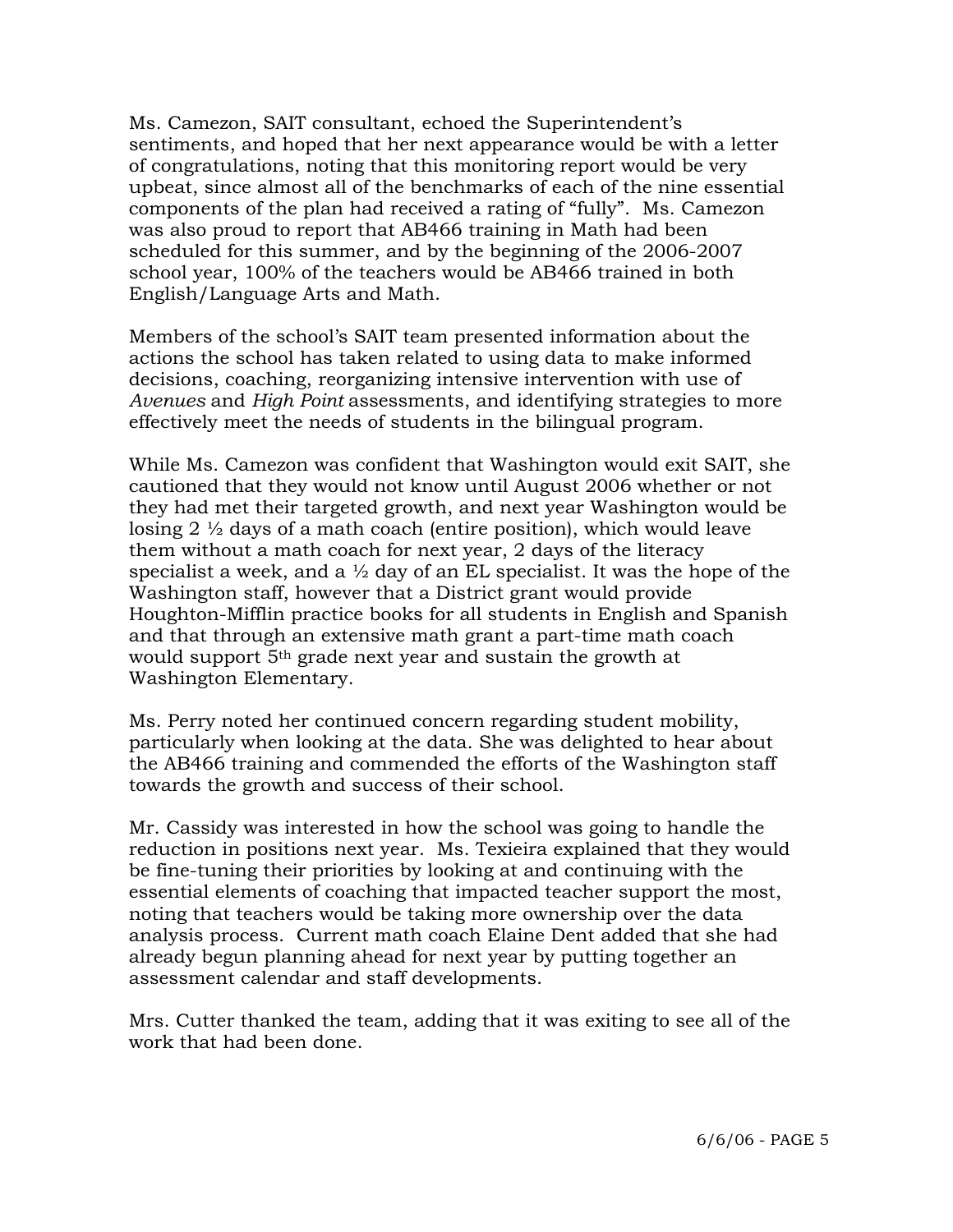### **PUBLIC TESTIMONY ON NON-AGENDA ITEMS**

- Dan Henry Koos addressed the Board regarding the coalition between foul language and the increase in violence on the streets. He urged parents and teachers to be socially responsible in educating the young people with regards to proper language and behavior. Flyers were distributed advocating that it was time to address foul language at home, in the schools, and in public arenas. Mr. Koos would like to see the City Council pass an ordinance forbidding distribution and/or any visual contact of items with foul language written on them such as t-shirts, posters, and car bumper stickers, etc. as a way of preventing the use of those words which creates a foul and dangerous environment.
- Jefferson Elementary School parents Maria Esparza-Diaz, Diane Jesus-Martinez, Maria Barrera, Maria Peña, Kathy Goodall, Bobby Smith, Coretta Gamble, Roxana O'Leary and Leticia Martinez-Madina addressed the Board regarding the leadership and direction that the school was taking. Concerns raised by the parents included before and after school security, safety on the playground, fire and earthquake drills, lack of communication, personnel practices and procedures, and lack of respect and appreciation from the administrative leadership towards the teachers and parents, noting that several teachers had requested transfers from the school.

 The parents felt that they had been left out of loop because many of the problems were personnel issues, and their voices had not been heard. They would like to be part of the decision-making process and asked for the Board's help and guidance in getting answers to their concerns.

 Steve Craig, Jefferson Elementary School teacher, felt that the school was "in crises", reiterating the concerns of the parents, noting that three years ago another group of teachers brought their concerns to the Superintendent and the principal for discussion and, over a 2-year period of time, little had changed, stating that the school needed outside help, the teachers were burned out and frustrated, and that despite meetings with the Superintendent, he felt that she had demonstrated that she was not going to help their situation. He implored the Board to "please help our school."

 Monique Gomez was concerned that the lack of space in the bilingual program at Jefferson was forcing students to be moved from one school to another, noting that as the Latino community increases, more space needed to become available. She asked if the Board had received a letter from her that she had written. Mrs. Cutter said that, to date, the only communication the Board had received was from Maria Peña, a Jefferson parent and ELAC President.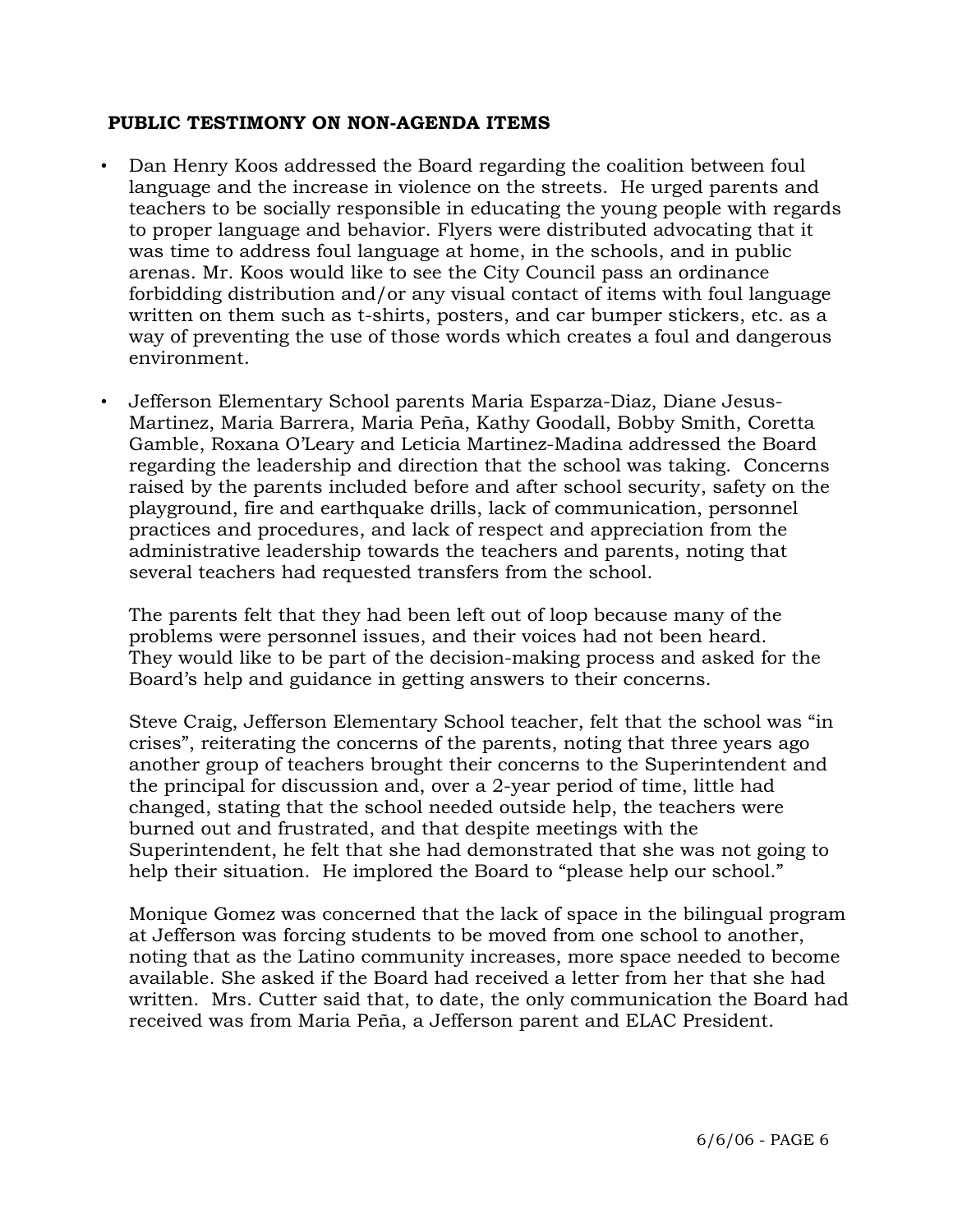Following the comments, President Cutter explained that the Board was aware of their concerns, assuring them that the Superintendent would follow-up. She reminded the parents that by law personnel matters could only be discussed by the Board in closed session.

\* Assistant Superintendent of Business Services, Leon Glaster, briefly reviewed the Governor's proposal and discussed the possible impact to the District's financial position, noting that the Adoption Budget for 2006-07, along with the three-year projections, would be presented to the Board on June 29.

 Highlights of the 2006-07 budget included a 5.92% COLA, Elimination of Revenue Limit Deficit of approximately \$384,683 (.892%), and Equalization Aid estimate of \$42.28 per ADA. In addition, Mr. Glaster said that districts in California could expect one-time dollars of approximately \$2.1 billion in 2006-07, \$300 million in 2007-08, and \$450 million from 2008-09 through 2013-14 as part of the Governor's Proposition 98 settlement deal. While the Governor's proposals for those one-time dollars are subject to debate, Mr. Glaster stated that in addition to school districts banking on mandated costs and some program flexibility, specifically for San Leandro Unified the COLA would be part of the multi-year bargaining unit agreement, the District's budget would be balanced for the next three years, and that although the budget would be tight, the District would not have to make any program or staff reductions.

 Mr. Cassidy felt that with the anticipation of possible one-time only money in the upcoming budget, the District needed to remain credible to the community by keeping in the mind those prioritized areas that were articulated in the Measure A campaign should additional money become available. He hoped that the Board would receive the Adoption Budget before the June 29 meeting so that members would have enough time to review it.

 Ms. Perry said that because the Governor's settlement deal for 2006-07 was state-wide, there was no guarantee that our district would be receiving anything and that it was truly one-time money, cautioning staff not to implement additional programs, etc. that the District may not be able to support in years to come.

\* Al Acuna, Director of Student Support Services, reported on the District's plan related to Residency Verification this past year. The presentation included home visits conducted this year, number of falsifications discovered, returned mailer verification process, and the District's plan for residency verification for 2006-2007.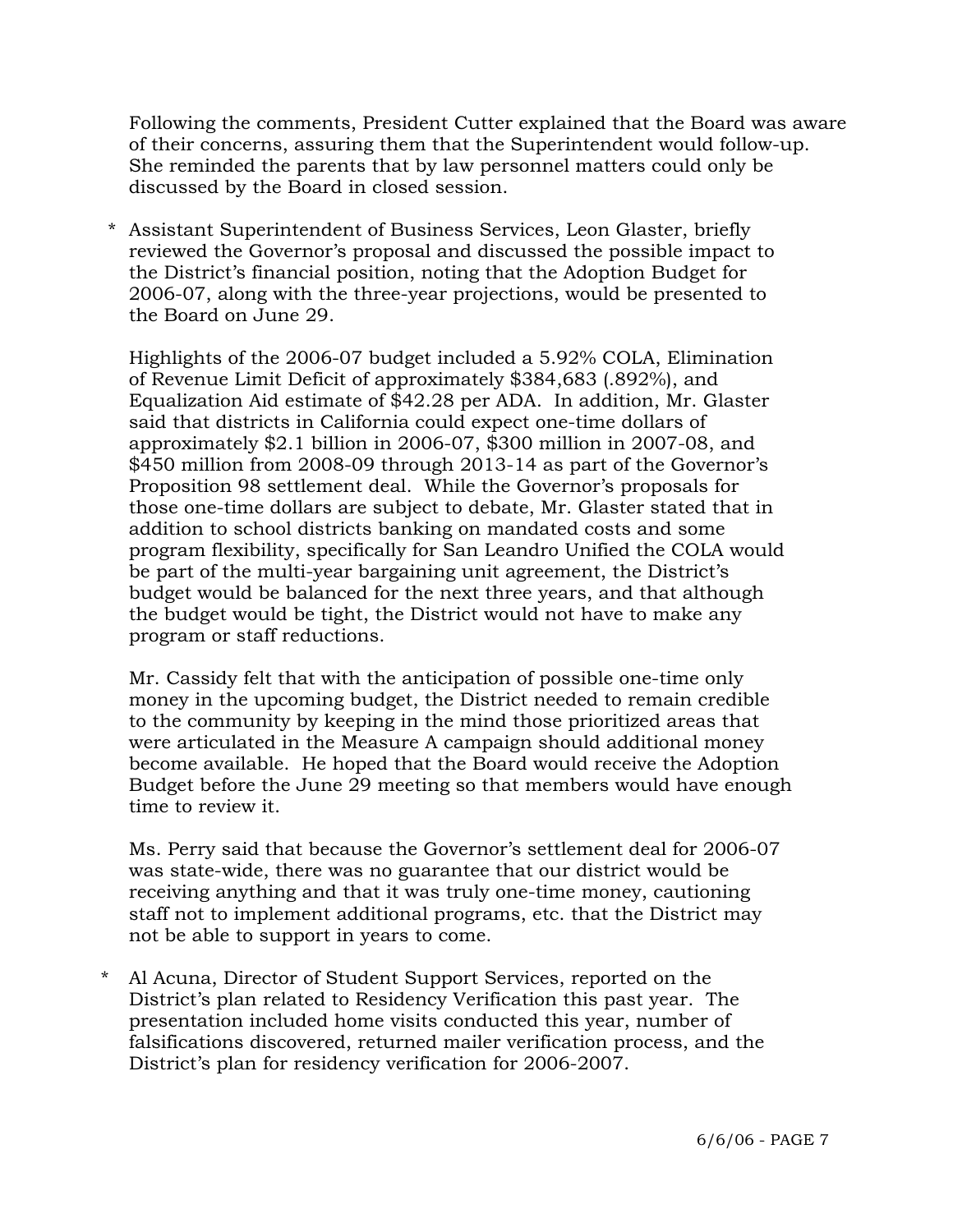Mr. Acuna reminded the Board that in order ensure that every student enrolled in the District was in fact living in our attendance boundaries or had an approved, current inter-district permit on file, the District had taken aggressive efforts to strengthen the residency verification process this past year by requiring that new and returning families at San Leandro High School provide identification at the time of registration, proof of guardianship, and three original and current documents.

 He reported that to date the District had conducted 425 home visits and 41 falsifications were discovered, and that since the implementation of new returned mail procedures, twenty-five pieces of mail had been returned.

 Mr. Acuna said that in addition to San Leandro High School, new for 2006-2007, mandatory residency verification would now be required at John Muir and Bancroft Middle Schools, indicating that for grades 6-10 and new 11-12 graders, parents or legal guardians must accompany their student and show identification, while for returning 11-12 grade students, parents or legal guardians need not be present for the student to register, adding that families enrolling their students in kindergarten would also be required to follow the mandatory residency verification process even if they had students currently enrolled in our schools.

 He announced that staff training was scheduled for the week of June 19 for all office managers and attendance personnel focusing on a revised verification process reflecting improvements based on this year's experience such as additional stations, better training, and the use of volunteers as well as educating staff on the McKinney-Vento law for homeless families. It was also important to note that for the 2006-07 school year the district/schools would need to provide ample notification in all of the primary languages of the new requirements, residency verification forms and instructions needed to be mailed to each family in early July, details of the registration process and residency verification needed to be posted on the District's website, and volunteers would be needed to help the registration go smoothly, as well as temporary office staff to help handle the influx of residents filing appeals at the start of registration and schools.

 Mr. Cassidy asked about the process for those parents with students at more than one school. Mr. Acuna said that families with students in multiple schools would only be required to provide residency verification at one of those sites and then they would take approved documentation to the other.

 Mr. Cassidy stressed the importance of volunteer training. He was interested in the possible impact of student enrollment at the middle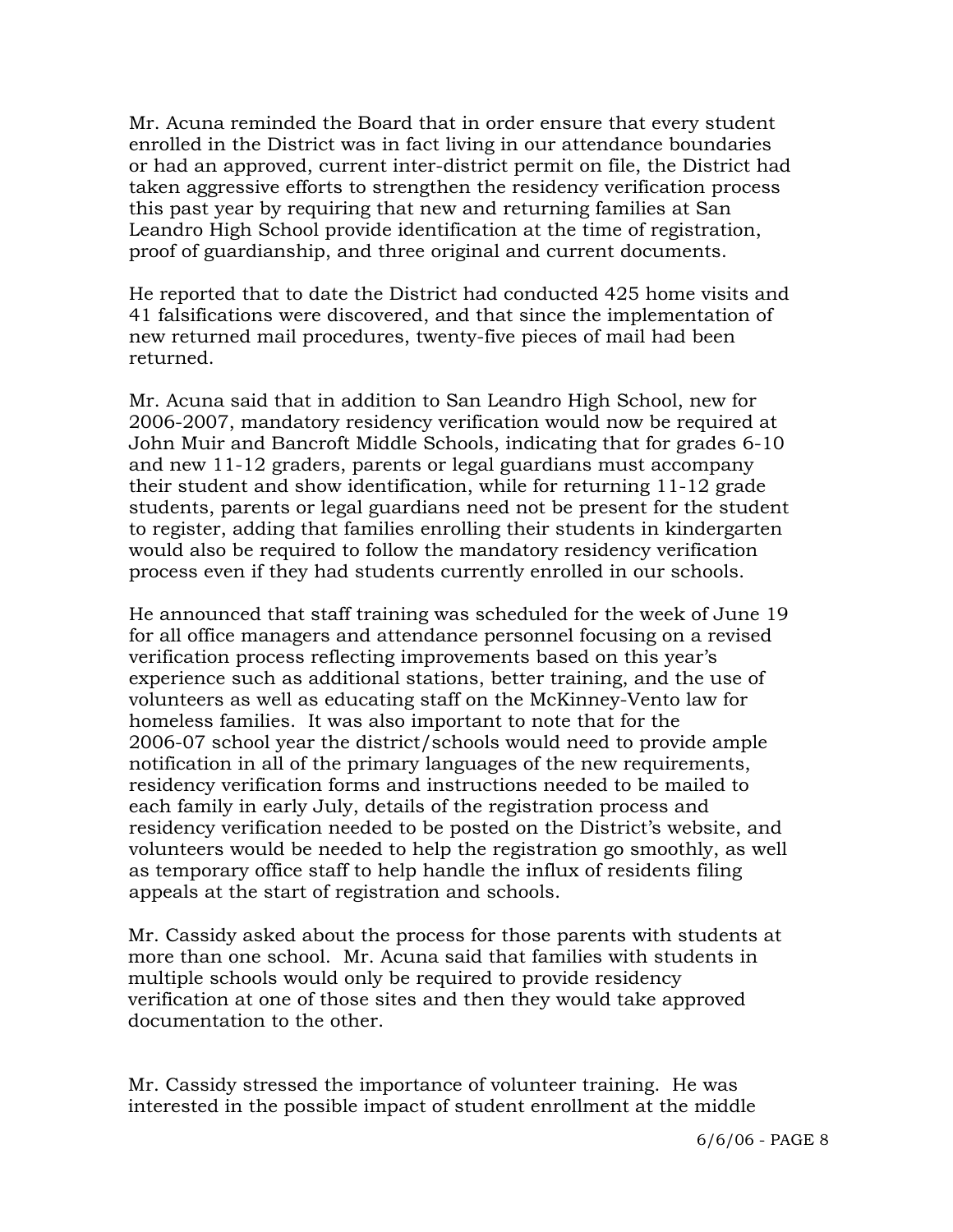schools as a result of implementation of residency verification, and requested that the Board receive a copy of the presentation by email.

 Mr. Acuna explained that because it takes approximately ten days after the opening of school to determine space availability at each school site, principals have been told that inter-district transfers coming into our schools would not be approved until after the second week in September and parents were being advised to also enroll their child in their home district until approval of their request was received.

 As a way to remind parents of the deadlines, the Board suggested inserting a letter regarding the residence verification process and dates with the STAR testing results to parents, having the Auto-dialer message set up at the middle schools and high school, and posting the information on the website.

### **REPORTS**

- 1) Correspondence Clerk Hague reported receipt of the following emails from Katherine Goodall regarding yard duty, teachers at Thomas Jefferson, School Site Council Election, meeting with Superintendent Lim, school website, school breakfast, and WaMoola for schools; from Michael Jacobowitz regarding the San Leandro High School racial incident, and San Leandro business tax increase; from Steve Craig regarding signs; and from Chris Miller regarding Senior Recognition Night.
- 2) Superintendent's Report Superintendent Lim acknowledged the comments made by the Jefferson parents, stating that she would be following up and communicating with them. She reported that the first Community Forum regarding a potential facility bond was May 31, and how impressed she was with the crowd and discussion (where there were approximately 75 community participants), noting that the PowerPoint presentation had been posted on the website. A debriefing session had been scheduled where a new presentation incorporating the feedback received would be developed for the next Community Forum on June 19, 6:30 p.m. in the San Leandro High School gym. She was looking forward to Senior Recognition night on June 9 at San Leandro High School and announced the following promotions and graduations:

| June 12 | Lincoln/Adult School      | 6:30 p.m., San Leandro High School |
|---------|---------------------------|------------------------------------|
| June 13 | Muir promotion            | 4 p.m., Burrell Field              |
| June 14 | <b>Bancroft Promotion</b> | 4 p.m., Burrell Field              |
| June 15 | <b>SLHS Graduation</b>    | 5 p.m., Cal State East Bay         |
|         |                           |                                    |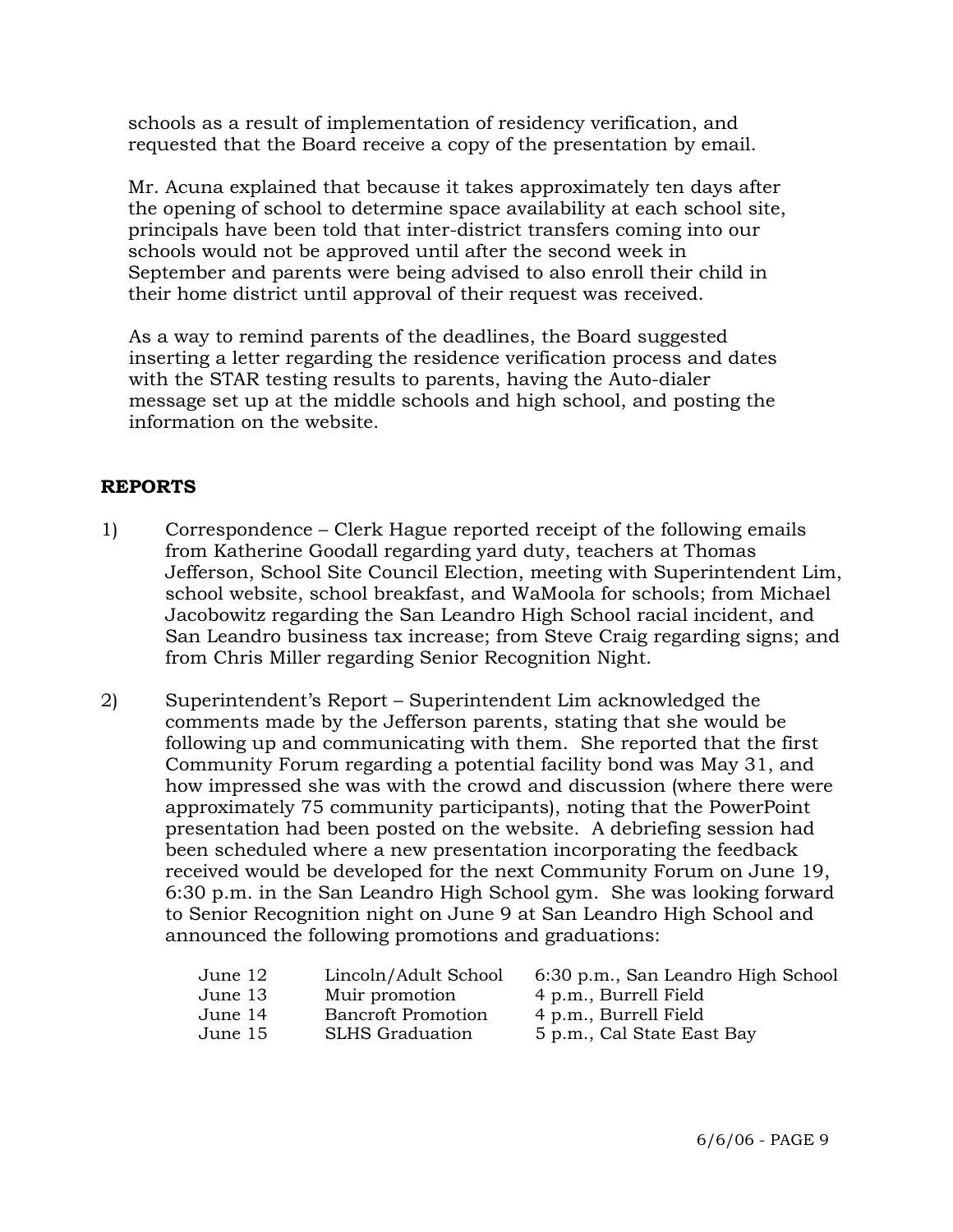- 3) Board Committee Reports
	- City/District Liaison Mrs. Cutter reported that the committee met on May 18 and discussed the following items: the potential facilities bond for November 2006 and invited the committee members to the May 31 Community Forum; the formation of the San Leandro Community Alliance for Education; and the MOU for the joint project for Bancroft Middle School playing field.
	- Communication Mr. Cassidy said the committee met on May 22 and much of the discussion centered on the format and ways to promote the May 31 Community Forum and that the second forum would be June 19. Developing a communication plan for the Communication Committee setting forth duties, responsibilities, and documents that needed to be created as we move forward with a potential November 2006 bond, and revision of the District website as a possible summer project were also discussed.
	- Curriculum Mrs. Hague reported that the committee met on May 24 and discussed the K-12 History Social Science adoption, Grade 6 Glencoe Health adoption, Grade 8 Algebra Readiness Course, and the State Visual and Performing Arts Standards, all of which were being brought forward for approval tonight. Information regarding the Grade 8 Summer Bridge Program was also shared.
	- Facilities/Technology Mrs. Cutter reported that the committee met on May 17 and discussed the Jefferson mural project, noting that because of the time constraints, it was decided that the students would paint the mural on plywood which could be moved to different locations at the school, and then look towards next year for a more permanent display.

# 7) Board Representatives' Reports

- Alameda County School Boards Assn. Ms. Perry said they met on May 22 and honored 44 school board members throughout the county whose terms were ending in 2006 and had served at least 4 years on their board. The June 22 meeting will be a planning session for next year as well as election of officers. She asked Board members for input prior to the meeting.
- Eden Area Regional Occupational Program Mr. Richards reported that they met on June 1 and reviewed the reclassification of the business manager position, revised the job description for the Director, and approved the 2006-07 budget. A newsletter was being created for the staff and community, and the first issue would be distributed to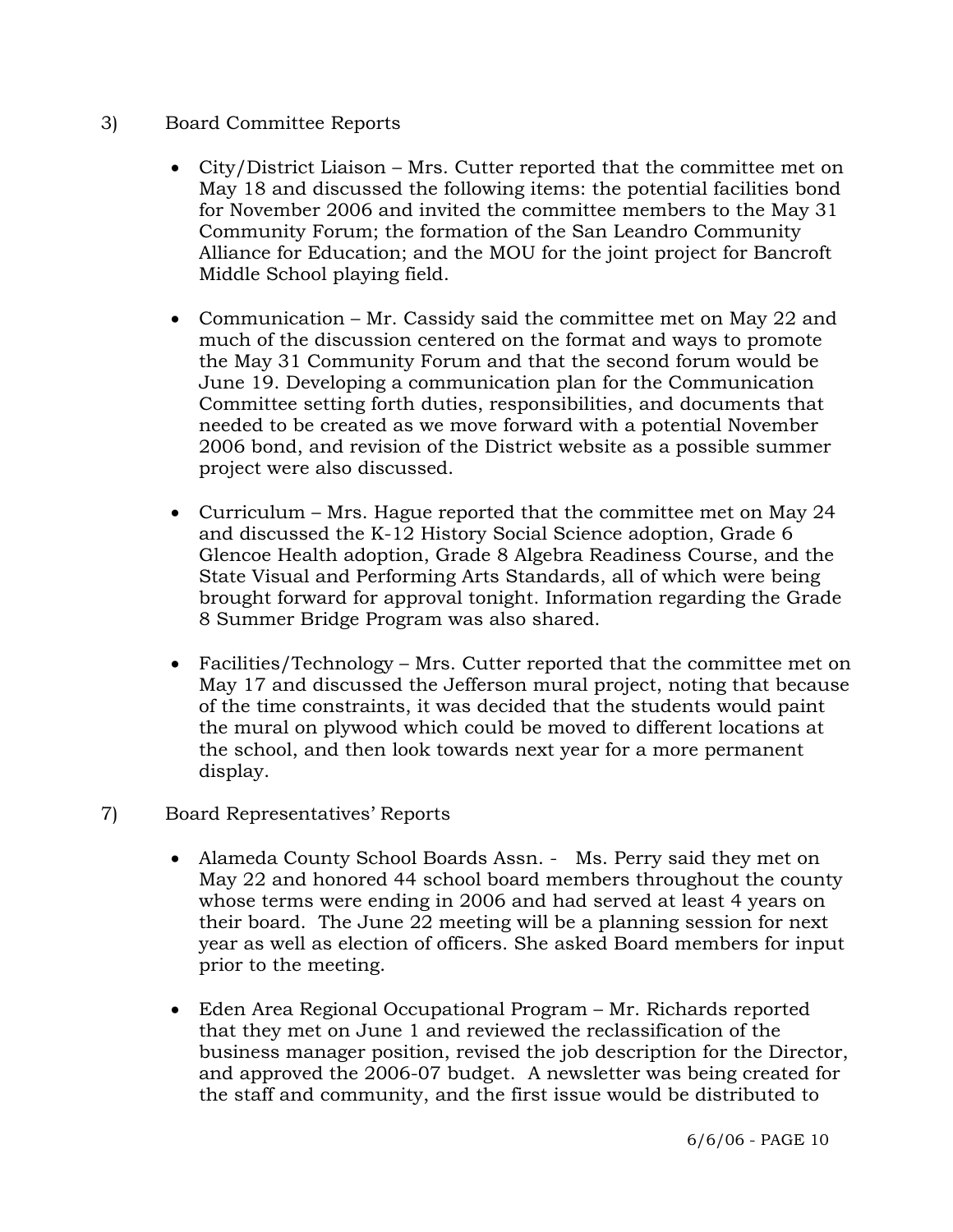the superintendents and board members soon. He noted that in addition to the Students of the Year, nine students were recognized for perfect attendance on May 25.

### **CONSENT ITEMS**

Mrs. Hague requested that Consent Item 4.6-C be pulled from the Consent Calendar. Mr. Davis asked that Consent Items 4.3-C and 4.4-C be pulled.

### Human Resources

| $2.1-C$   | Acceptance of Personnel Report                                                      |
|-----------|-------------------------------------------------------------------------------------|
| $2.2 - C$ | Increase the ours for Nutrition Assistant I Position at Wilson<br>Elementary School |
| $2.3 - C$ | Reconfiguration of Director of Special Services Director                            |

# Educational Services

| $3.1-C$                             | <u>Acceptance of Donations</u>                             |  |  |
|-------------------------------------|------------------------------------------------------------|--|--|
| $3.2-C$                             | Proposed Stipulated Expulsion Order for Student E55-05/-06 |  |  |
| $3.3-C$                             | Proposed Stipulated Expulsion Order for Student E56-05/-06 |  |  |
| $3.4-C$                             | Proposed Stipulated Expulsion Order for Student E58-05/-06 |  |  |
| $3.5-C$                             | K-12 History Social Science                                |  |  |
| $3.6-C$                             | Grade 6 Glencoe Health                                     |  |  |
| $3.7-C$                             | Grade 8 Algebra Readiness Course                           |  |  |
| $3.8-C$                             | State Visual and Performing Arts Standards                 |  |  |
| $3.9-C$                             | School Assistance & Intervention (SAIT) Monitoring Report  |  |  |
| $3.10 - C$                          | High Priority Schools Planning Grant                       |  |  |
| Business, Operations and Facilities |                                                            |  |  |
| $4.1 - C$                           | <b>Intra-Budget Transfers</b>                              |  |  |

4.2-C Resolution #05-25, Declare Certain Equipment Surplus and/or Obsolete

6/6/06 - PAGE 11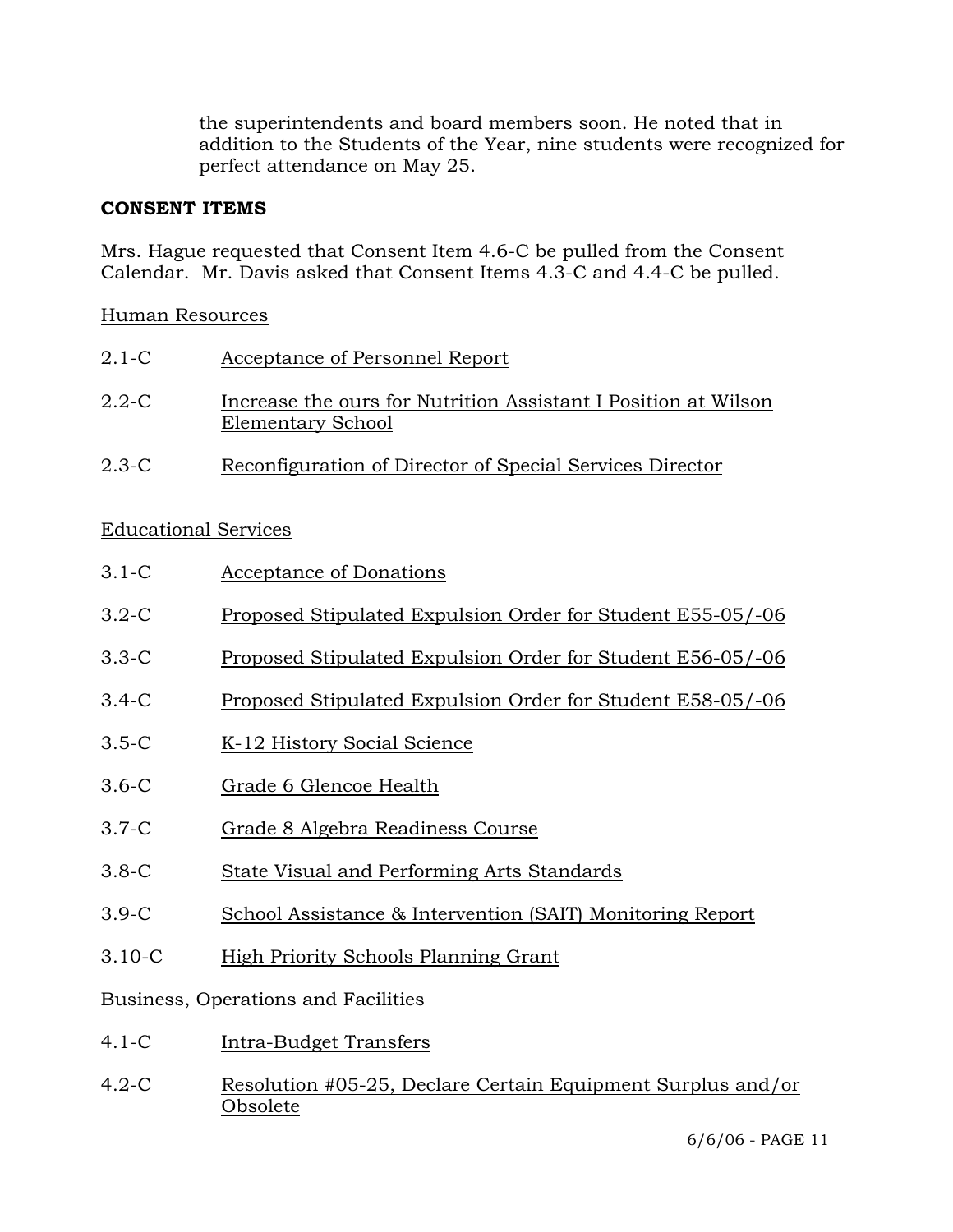4.5-C Change Order #1, Computer Room at Roosevelt Elementary School

### 4.7-C Resolution #05-26, Tax and Revenue Anticipation Notes (TRANS) 2006-07 Fiscal Year

On a motion made by Ms. Perry and seconded by Mr. Richards, the Board approved the remaining consent items by a 6-0 vote. Trustee Heystek was absent.

Business, Operations, and Facilities

- 4.3-C Award of Construction Contract Site Gating at San Leandro High School
- 4.4-C Award of Construction Contract Site Work at John Muir Adult School

Mr. Davis noted that the original dollar amounts of both these contracts were presented at a much lower cost at the Facilities and Technology meetings than what was being brought forward tonight, and suggested that in the future, when there are such large discrepancies in the amount of the base bid amount, an explanation be included in the staff report cover sheet as well as the engineer or architectural estimate of the actual bid item, so that there would be a better understanding of how our money was being spent.

On a motion made by Mr. Davis and seconded by Mr. Richards, the Board approved Consent Items 4.3-C and 4.4-C by a 6-0 vote. Trustee Heystek was absent.

# 4.6-C Liability Claim Submitted to San Leandro Unified School District

Trustee Hague explained that she would need to abstain from the vote on grounds of personal relationship.

On a made by Mr. Richards and seconded by Mr. Davis, the Board approved Consent Item 4.6-C by a 5-2 vote with Trustee Hague abstaining and Trustee Heystek being absent.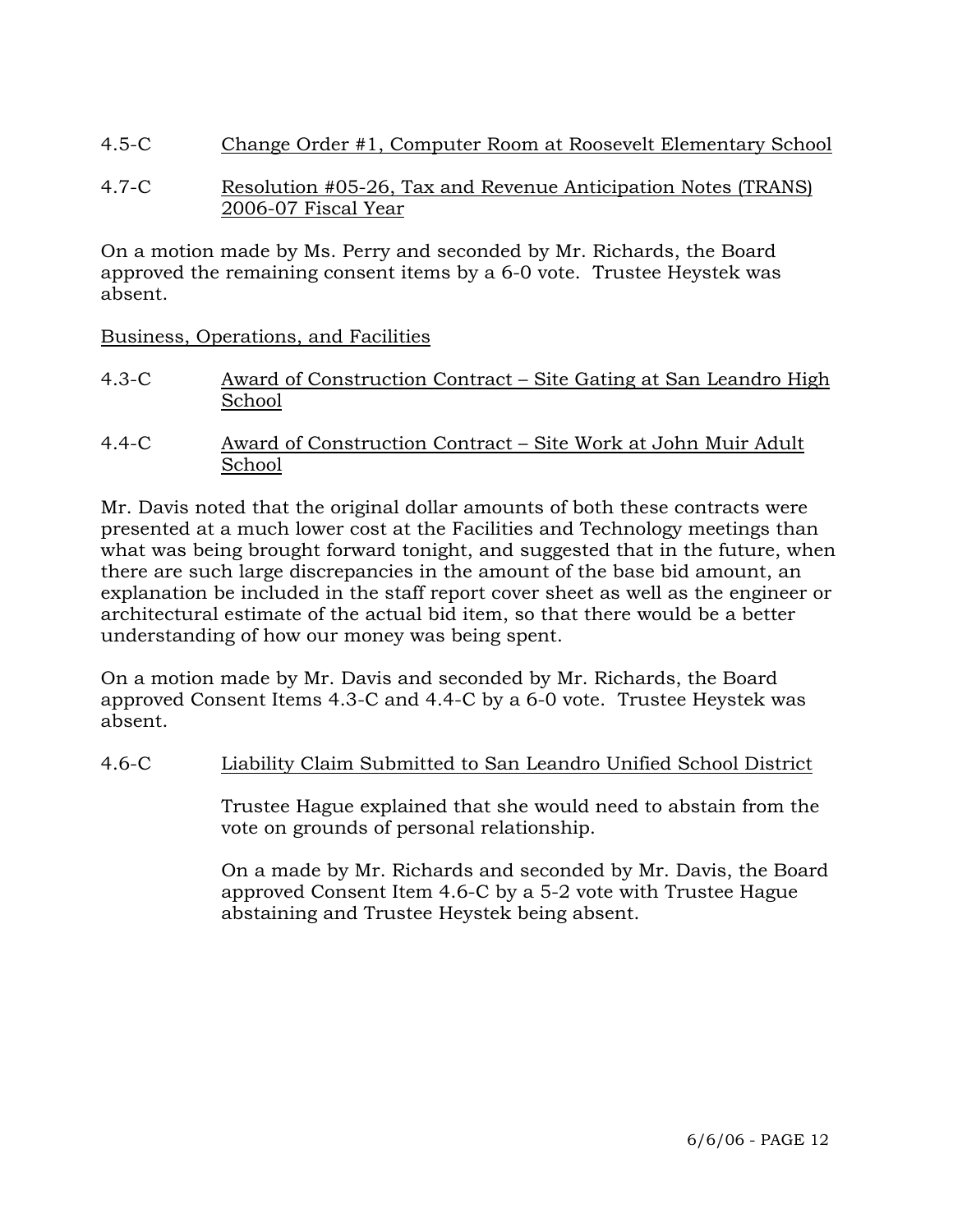### **CONFERENCE ITEMS**

General Services

1.1-CF Board Goals 2006/2007 The Board discussed and considered approving the Board goals/action steps for 2006/2007 as presented. On a motion made by Mr. Davis and seconded by Mr. Cassidy, the Board approved the Board goals for 2006/2007 by a 6-0 vote. Trustee Heystek was absent. 1.2-CF Northern California Barber and Cosmetology Program The Board discussed and considered approving the agreement with the Northern California Barber and Cosmetology Program. President Cutter thanked Adult School Principal Suzanne Wong for researching the viability of such a program with Local 428, United Food and Commercial Workers Union, where they indicated that such a program had been discontinued, and that any barber and

> Mr. Richards indicated that while ROP provided a cosmetology program, there were only a few adult participants and it was mostly attended by students.

On a motion made by Mr. Richards and second by Mr. Davis, the Board approved the agreement with the Northern California Barbara and Cosmetology Program by a 6-0 vote. Trustee Heystek was absent.

# **ADDITIONAL SUGGESTIONS AND COMMENTS FROM BOARD MEMBERS**

cosmetology program would not be opposed.

• Mr. Cassidy requested a list of maintenance projects that are scheduled for this summer, stating that regardless of whether or not we proceed with a November bond. the appearance of the sites was his main concern, particularly the exterior painting at Bancroft and the interior of John Muir Middle School.

 He was also concerned that a board meeting had not been scheduled before the next Community Forum to review the feedback from the May 31 forum. He hoped that the July 5 meeting would provide an opportunity for a detailed discussion regarding the two forums, adding that the Board should be prepared to have special meetings to begin narrowing down the priorities to be included in the bond. He also hoped that the Secondary Development Team would be able to meet before the end of school to be apprised of the property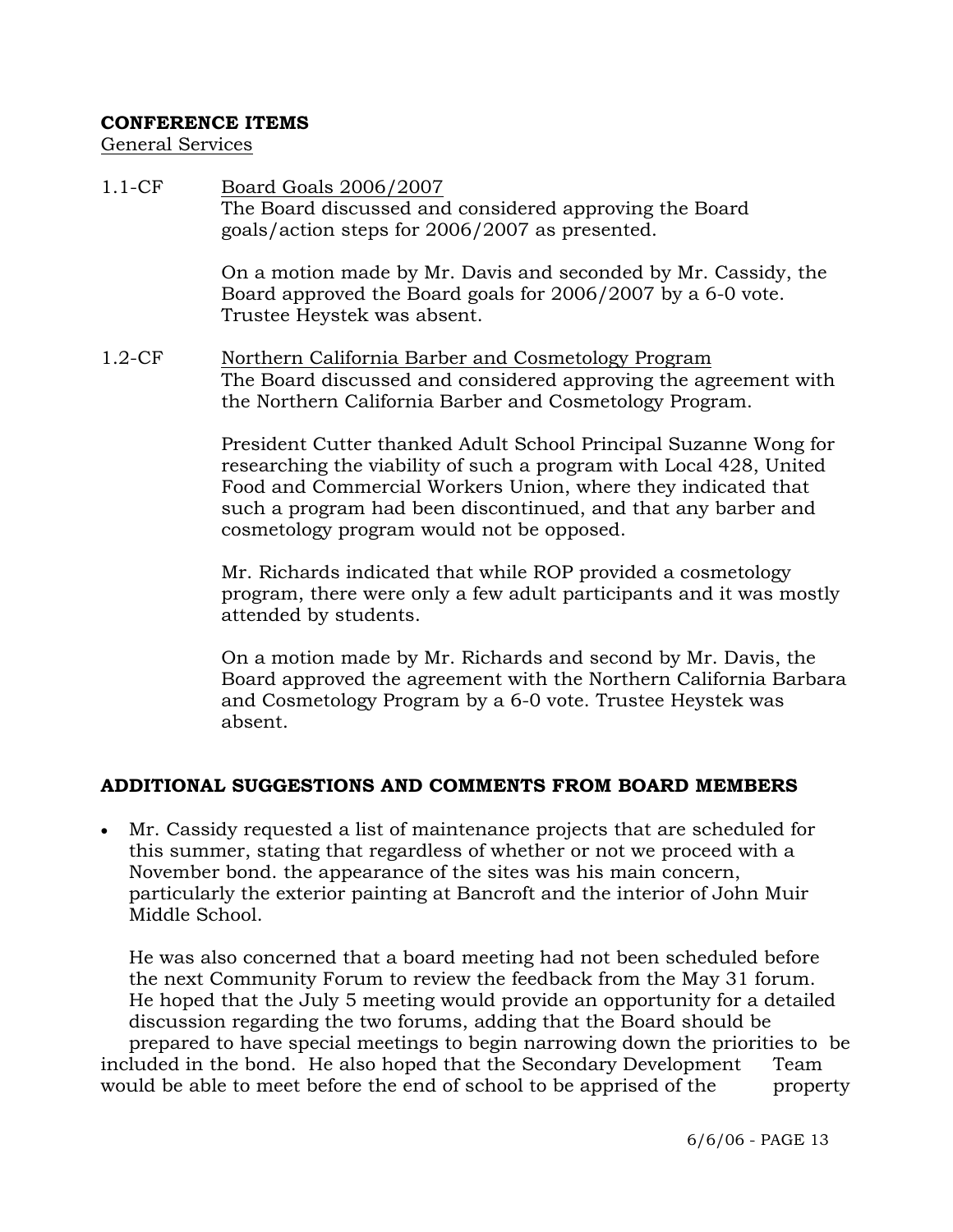issues and available sites with regards to the location of a 9th grade academy.

- Mrs. Hague commended the music programs and thanked the District for continuing to find ways to fund the summer music program at Bancroft.
- Ms. Perry attended two events at Madison their music concert was June 2, noting that the vocal teacher would be retiring after thirty-three years; and an Abilities Awareness Faire where students experienced and learned what it is like for students with disabilities such as vision impairment, hearing, and mobility. She hoped that there would be more district involvement next year.

 She acknowledged Jane Abelee as a graduate of the Chamber Leadership Program. She attended the SLTA scholarship tea, retirements for Cyril Bonnano, ROP Superintendent and MACSELPA Director, Sue Parker. The next MACSELPA meeting will be June 22 in Castro Valley to introduce the new director.

Ms. Perry shared her thoughts on the Community Forum, reiterating the importance of continued community outreach. Although she was impressed with the number of people who did attend and she appreciated the facilitators and contractors who were there, she felt that we didn't capture all who attended, that several people left during the breakout session, and there was some confusion about the priority dots, suggesting that there be additional greeters at the door to help with the sign-in and that additional explanations regarding the options would have helped the priority dot process.

- Mr. Davis realized that while there was still a long road to travel and the process may need some "tweaking", he complimented the District staff and Board members on the progress made so far with regards to the community forums and outreach, adding that everyone has pulled together, we have received a lot of positive press and as long as we keep the momentum going, we would be successful in November. He congratulated Trustee Richards and his wife Pam on the successful "Keep Music Rockin' Foundation" fundraiser and enjoyed it thoroughly. Mr. Richards said that after expenses, a little over \$8600 was raised.
- Mrs. Cutter noted that with regards to the District's facilities needs, some of those items could be joint use projects, and to begin involving the City. She congratulated Cyril Bonnano for a job well done with ROP, and all the District retirees. She thanked Leon for his involvement with the football golf tournament which Mr. Davis and she attended.